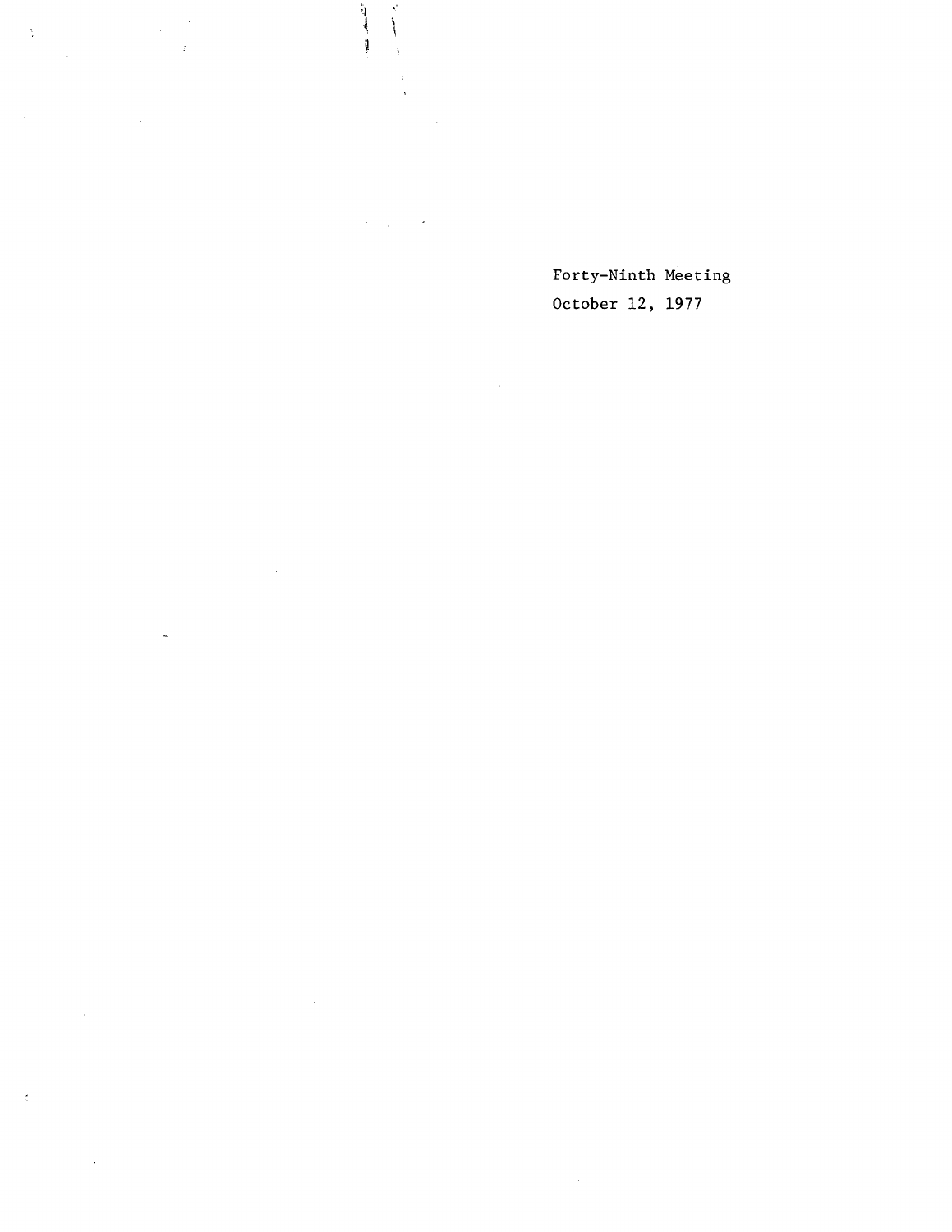The Minutes of theAExecutive Committee meeting held on Wednesday, October 12, 1977 at 2:40 p.m. in room 250 Allen Building.

Members Present: R., D. Connor, Chairman; Professors B. D. Macpherson, K. W. Stewart, K. (Mrs.) Subrahmaniam, P. Loewen, C. R. Platt, A. Olchowecki, J. Brewster, G. 'C. Robinson, H. W. Duckworth; Mr. B. Okrusko; G. Richardson, Secretary.

Visitor: Professor R. G. Woods

# 1. Approval of the Minutes of the 48th Meeting

The Minutes of the 48th meeting of the Executive Committee, held on August 4, 1977 were approved, Duckworth (Platt).

# 2. Matters Arising Therefrom

- (i) The Committee to be set up to study the faculty admissions policies had not yet been called but would be shortly.
- (ii) The Chairman announced that Dr. D. Young of the Computer Science Department had agreed to replace Dr. F. Kelly as Chairman of the Science Graduate Course Change Committee.
- $(iii)$ The meeting between the Chairman and the Director of Operations & Maintenance was scheduled to take place later on in the week.
- 3. Communications

There were no communications.

## 8. Faculty Tenure Committee Compositions

As was stated in the U.M.F.A. agreement, the Dean of the Faculty is required to ask Faculty Council members what kind of tenure committee they would like him to set up for the hearing of those faculty members coming up for tenure consideration this fall. The Chairman said that he would suggest to Faculty Council the same kind of Committee as was established last year, i.e. faculty based nucleus committee. If Council agreed he would set up a pool of members and draw from them for the committees. He would announce the names of the members once the committees had been established.

 $\cdots$  2

oth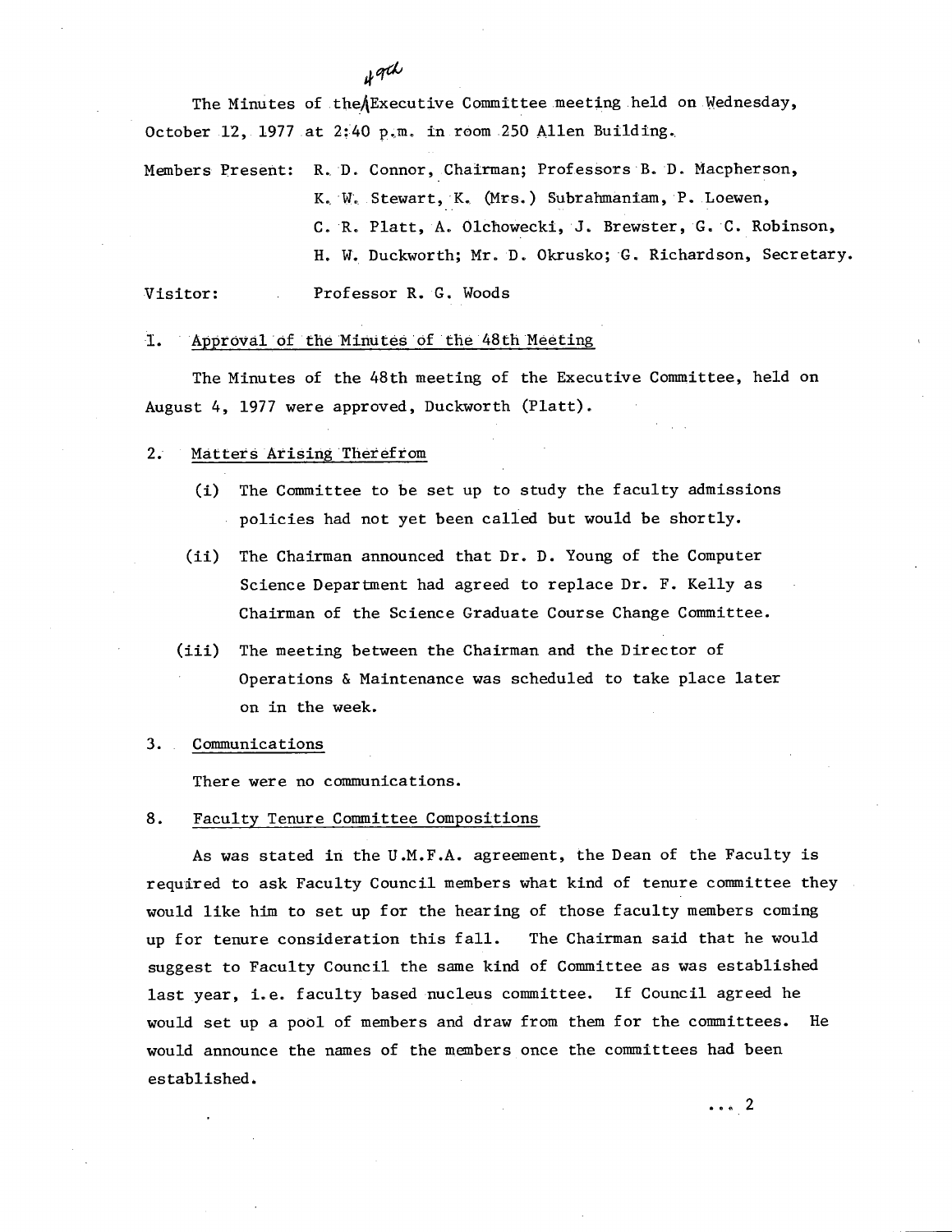## 4. Course Changes

The Chairman asked Dean Macpherson to speak to this item. Dean Macpherson explained that this year for the first time all.course changes, even those of a purely editorial nature, had to go through Senate. This accounted for the volume of material now before the Executive. In order to make the task easier the changes had been divided into two groups, those considered major changes and those of a 'modification' type of change. The major changes would be forwarded to Senate Committee on Curriculum & Course Changes on the course change form, while the modifications would go forward in a memorandum..

# A. Major Changes

- (1) Applied Mathematics: changes approved as outlined.
- $(ii)$ Botany Department: changes approved as outlined.
- Computer Science: A rather long discussion resulted from the  $(iii)$ changes requested by this department. Questions were raised for which ready answers could not be supplied. In the end a motion was proposed Duckworth (Subrahmaniam) and carried unanimously that the material be referred back to the department with a covering letter listing the questions raised by the Executive. In order to discuss the reply from the department before the Faculty Council meeting, the Executive Committee agreed to hold a special meeting on Wednesday, October 19 at 1:00 p.m., just 1 hour and 40 minutes before the Faculty Council meeting. (The questions referred back to the Department are listed on the attached copy of the letter sent to Computer Science).
- Earth Sciences: changes approved as outlined.
- Mathematics & Astronomy: the Committee agreed to come back  $(v)$ to this department's changes later on in the meeting.
- Physics Department: changes approved as outlined.
- (vii) Statistics Department: changes approved as outlined.
- Chemistry Department: The change requested by Chemistry was  $(viii)$

...3

 $-2-$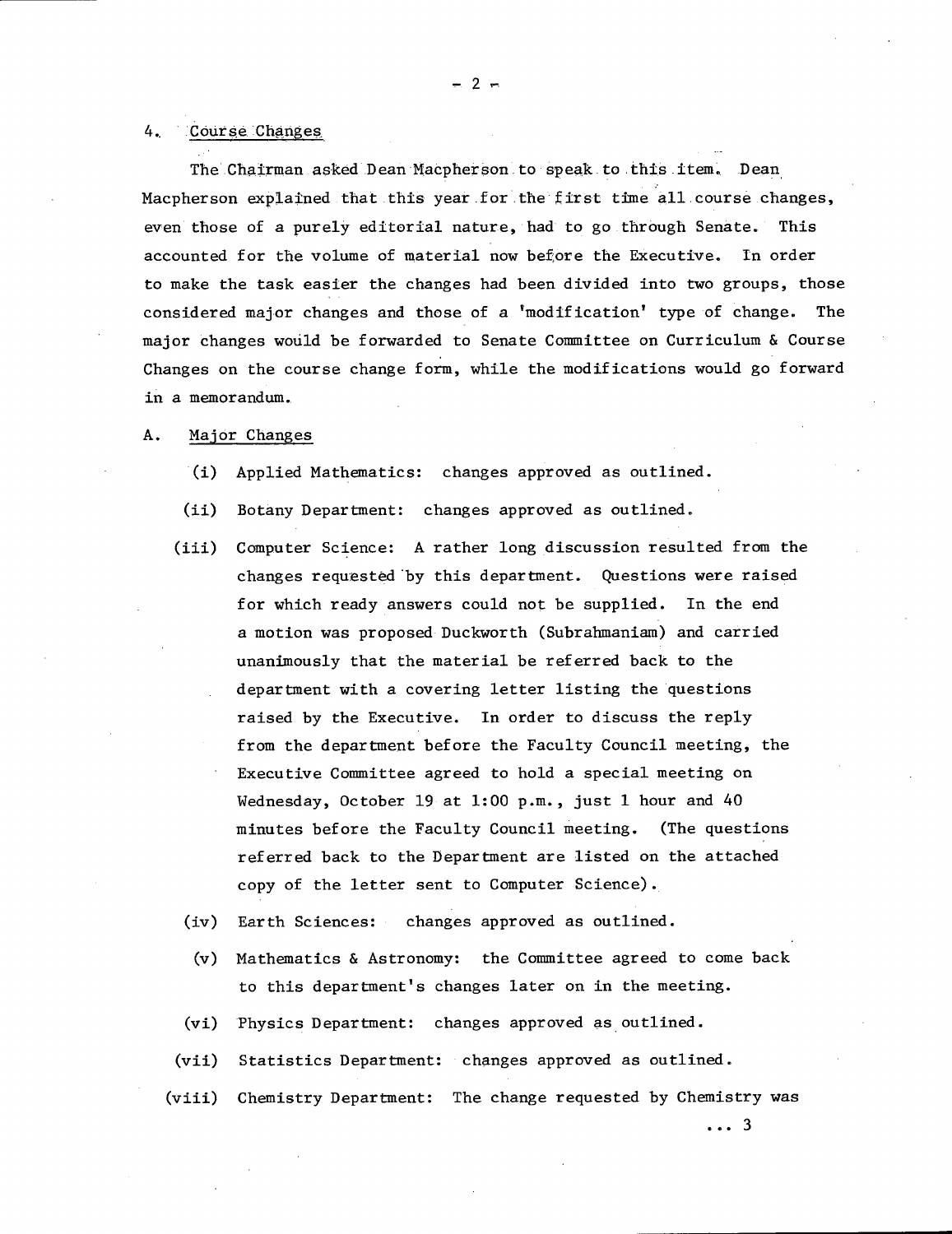the result of changes made by the Faculty of Engineering to their own programs. It was now required by Engineering that their students take Chemistry in two stages. The full course 2.121 origihally without a laboratory would now.be split into two half courses, eachwith a laboratory; one in the student's first year and one in the second. The Electrical Engineering students in second year would be exempt from the 2nd half course so that Science would be losing ugsch's. The cost estimate by Chemistry for the new lab for the first half course was  $\simeq$  \$26,000.00 in the first year, \$10,000.00 of which would be recurring. The second half course would require between \$12,000.00 - \$15,000.00 in operating funds in the following year. At this time only the first half of the split was being proposed. The second would be coming forward next year. The Chairman made it very clear that funds for this change would have to come from outside the Faculty; the Faculty could not support this move financially, however academically sound it was.

(ix) The new Computer Science course described on page 9 of the course change material was not approved by the Executive because the departments of Computer Science and Statistics could not resolve the question of overlap. This course was deleted from the course change proposals which would be forwarded to Faculty Council and ultimately to Senate.

### B. Modifications

- (I) Applied Mathematics no disapproval.
- $(ii)$ Botany Department - no disapproval.
- $(iii)$ Chemistry Department - no disapproval.
- $(iv)$ Computer Science - The Committee wanted clarification of the descriptions for 74.121 and 74.322. Course 121 said that credit could not be held in more than one course for 120, 121 and 123 whereas course 322 stated credit could not be held for more than 1 course for 123, 205 and the former 316 or

 $\ldots$  4

-3-.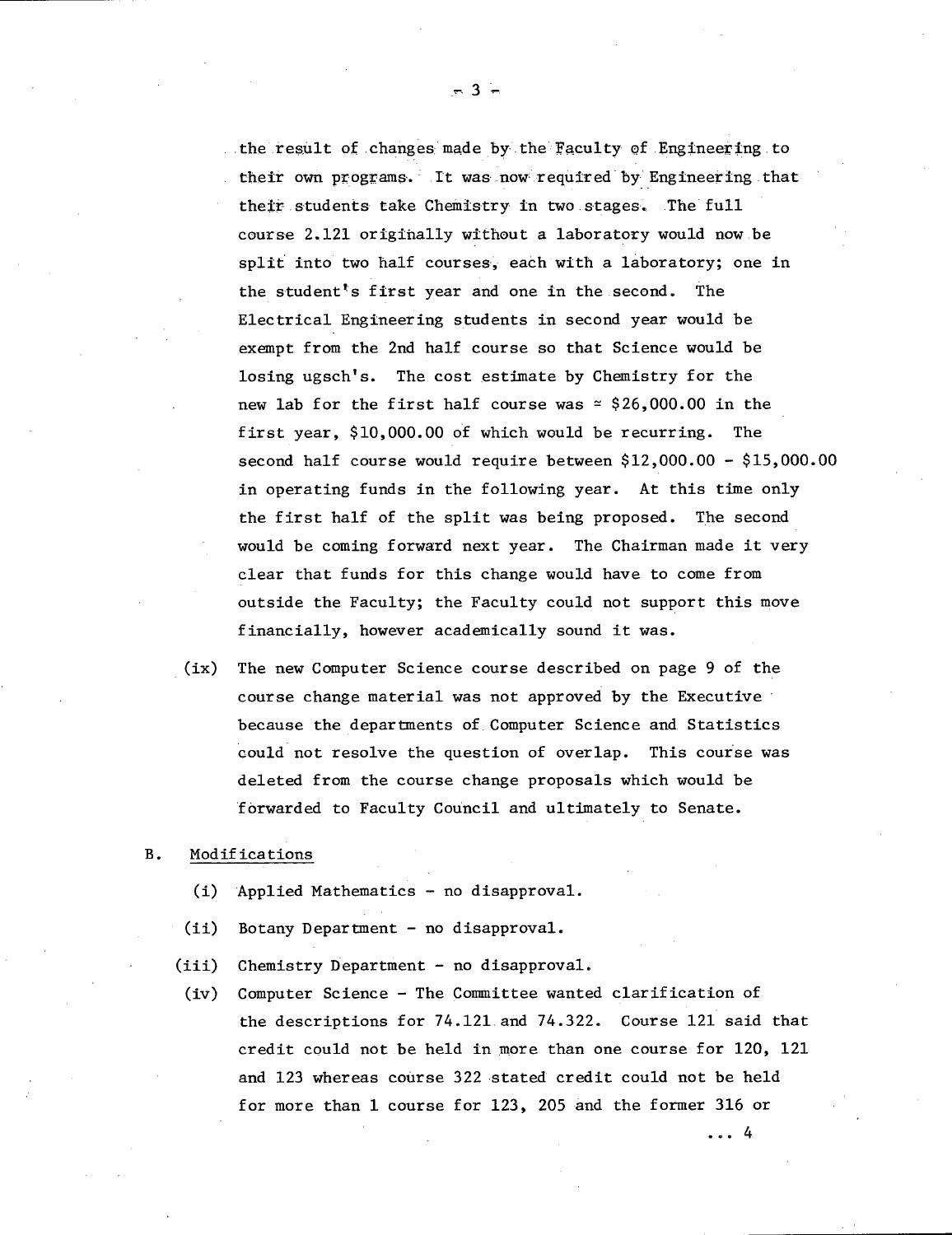322. The Committee wanted to know why courses 120 and 121 were not included in 322. Dean Macpherson said that he would get this clarified. The Committee also wished to know if course 5.231 could be put into the department's Honours program description instead of 5.221; course 5.231 contained the students with the more complete background. Again Dean Macpherson said that he would contact the department and see if this could be done.

 $(v)$ Earth Sciences - no disapproval.

 $(vi)$  Mathematics & Astronomy - to be discussed later.

(vii) Microbiology Department - no disapproval.

(viii) Physics Department - no disapproval.

(ix) Statistics Department - no disapproval.

 $(x)$ Zoology Department - no disapproval.

The Committee now turned its attention to the Mathematics course changes. Before commencing discussion on the remedial course the Committee suggested a change in word order for the Mathematics Honours program that was being deleted; 'Honours Applied Mathematics Program' to be changed to 'Honours Mathematics (Applied) Program'.

Professor G. Woods, who was attending the meeting in order to discuss the Mathematics remedial course, addressed the Committee.

Professor Woods began by pointing out some of the reservations the Committee on Courses had regarding the 90 level remedial course and how the programs of departments and faculties other than their own could be seriously disrupted if substantial numbers of students had to take the 90 course and not the regular 139 course. He said that the diagnostic test given to first year students was criticized and arguments put forth stated that students could fail the test but still pass the first year course. Certain departments did not feel that the 90 level course being at a sub-university level should .be given university credit; however .he did note .that the University of Winnipeg gave 6 credit hours to their remedial mathematics course. Faced with these and other reservations Dr. Woods said that the

... 5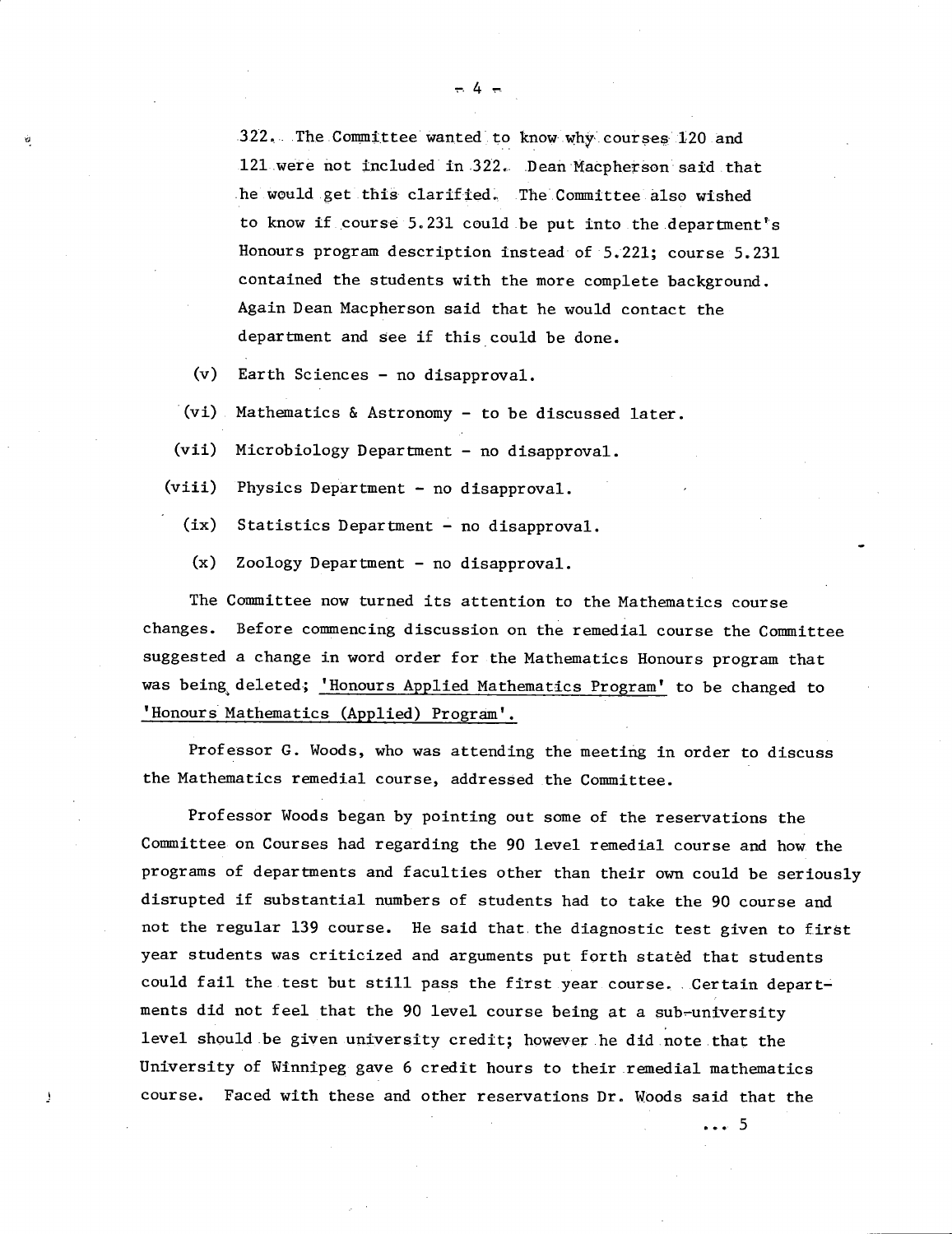Mathematics department wanted to suggest an alternative method of remedial work. A dual streamed 139 course with an additional hour of work required in the 'modified' stream was being proposed. Students would still be required to write the diagnostic test with those failing going into the augmented stream. Dr. Woods pointed out that at this point in time, only the department of Mathematics Executive Committee had considered this alternative.

In reply to what the costs of this would be, Dr. Woods said that he didn't think that it would be substantial because all that was really required was an additional hour. Several members said that they would like to see the calendar description of this proposal before they voted on it. It was suggested that before this was implemented other departments who rely on Mathematics for their programs should be consulted.

Dean Macpherson asked if the department had considered the mechanics of the proposals and the problems that would have to be faced should it be implemented. He pointed out such problems as timetabling the second stream, fitting in an extra hour into the students' programs, where, how and when the diagnostic test would be written, how course changes would be handled if students moved out of the augmented course into the regular course midway through the term, etc. He said that if-the Executive approved the alternative these problems would have to be solved but in proposing the alternative he felt that the department should at least be aware and consider some of these.

The Chairman suggested that Dr. Woods, having heard the concerns of the Executive, take the proposal back to his department to consider the implications and return with a more complete proposal at the special meeting called earlier for October 19th.

The meeting adjourned at 5:39 p.m.

 $-5 -$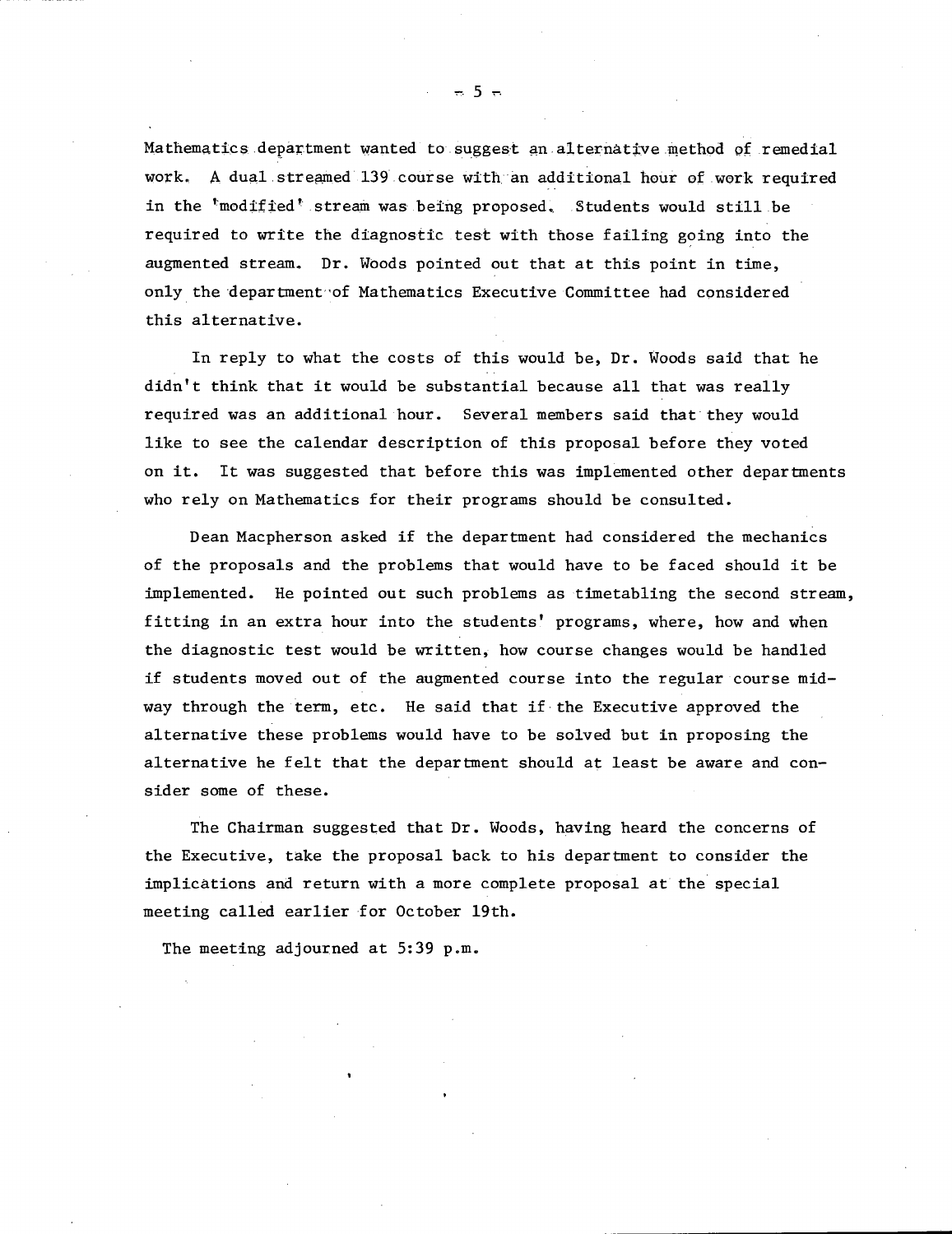Continuation of the October 12, 1977 Executive Committee meeting, held on October 19, 1977 at 1:00 p.m. in room 250 Allen Building.

Members Present: R. D. Connor, Chairman; Professors K. (Mrs.) Subrahmaniam, P. Loewen, J. Brewster, G. C. Robinson, P. K. Isaac, B.D. Macpherson, A. Olchowecki, K. W. Stewart, H. W. Duckworth, C. R. Platt; Mr. D. Okrusko; Mr. G. Richardson, Secretary.

Visitors: Professors G. Woods, H. Williams.

The Chairman asked Dean B. D. Macpherson to report on the Computer Science Department's reply to the questions raised by the Executive at the last meeting (a copy of the questions is attached).

 $1.$ The Department required a course which continues beyond and follows course 210, and this course would be the one. There was no overlap in content and if a student wished he could take and receive credit for all three courses i.e. 3YY, 444 and 454. In order to clarify this for students it was suggested that this be put into the calendar.

 $2.$ The Department has been under a certain amount of pressure from its instructors to split full courses at the 3rd and 4th year levels so that final examinations could be given at Christmas and an identifiable portion of the course could be concluded. The reason that the 2nd year level courses had not been split is that a new course on linear algebra (suggested by the Committee to Review the Mathematics Area) might shortly be introduced and this would have an effect on the 2nd year course. The Department had decided to wait until then before proposing any changes to its current 2nd year format.

3 & 4. Courses 411 and 412 were two topics courses given by the Department Each course was composed of several parts and each of the parts was taught by an individual instructor. However, because of the rapid development in certain areas of Computer Science three of these parts have developed to such an extent that the Department feels that they should be split out of 411/412 and be offered under new course numbers. The three courses developed this way are 74.4XX, 4YY and 3XX. Course 3YY was developed in a similar manner. Course 4ZZ was a course specifically developed for the Engineers. Because the Engineers had expressed a desire to get into this area of computer

 $\cdots$  2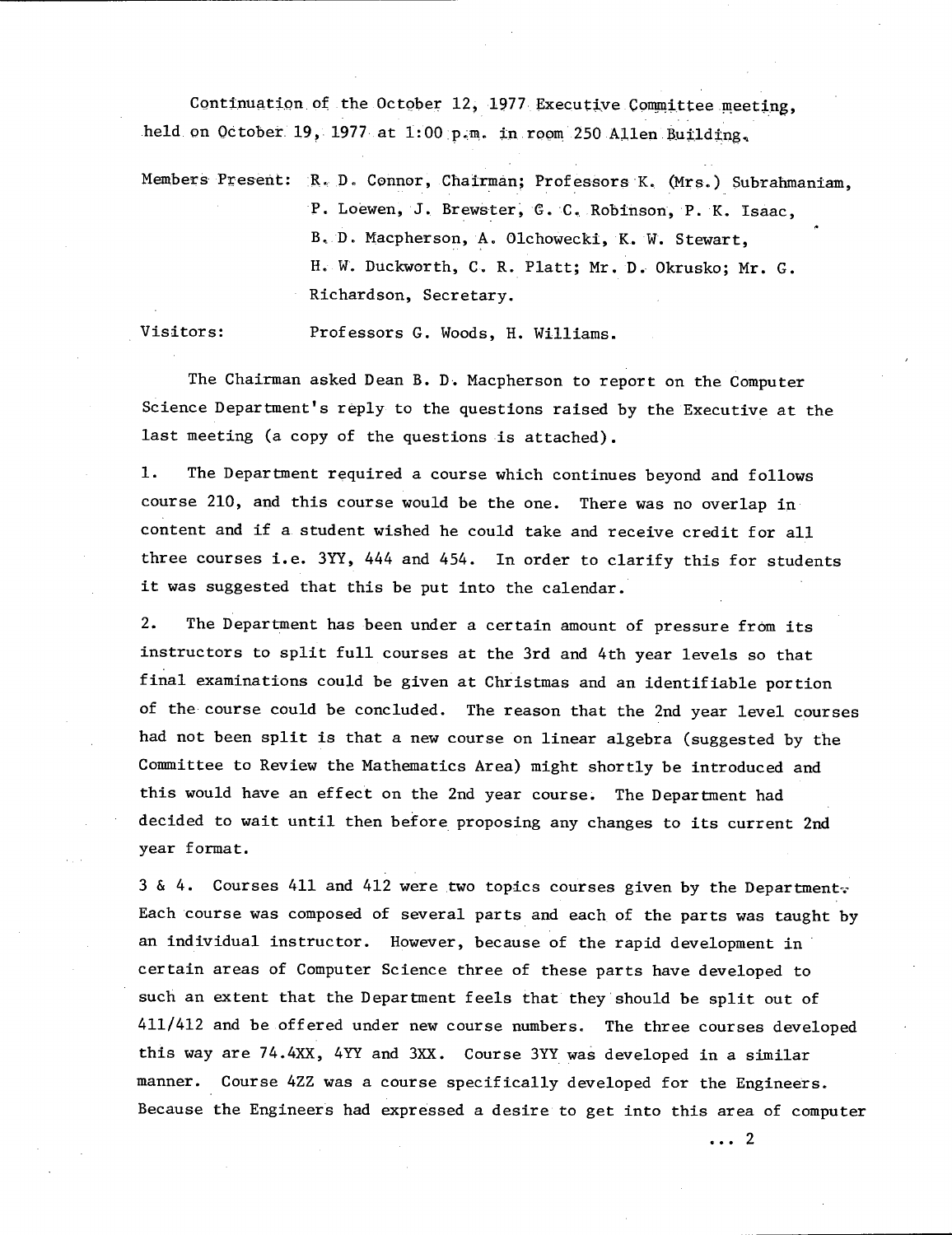science the Department felt that they had better provide the course before Engineering decided to teach it themselves.

As for the resource implications, courses 3YY, 3XX, 4XX and 4XY were courses that were now being offered albeit under other headings. It was the intention that once these courses were split out with their own course numbers, the same instructors would be teaching them. It was felt by the Department that this would not result in any additional costs. The vacated portions of courses 411/412 would not be replaced, in fact courses 411/412 were going to be revamped so that they would be more in line with what they were originally conceived to be i.e. directed self-study courses.

As for the service course 4ZZ, Professor Williams stated that the Faculty of Engineering had agreed to set up and buy the necessary equipment for the labs. Because the Science faculty would be gaining additional ugsch's as a result of the course, it was hoped by Computer Science that they would be provided with additional special academic money so that they would be able to provide the instruction for the labs. This would be a small portion of the total cost of the labs though. The Chairman expressed surprise at the fact that Engineering had the funds available to provide lab space and equipment but he was assured by Professor Williams that this was the arrangement that Computer Science had with that Faculty.

5. The Department was reluctant to list their new courses in order of priority. In discussing this with them Dean Macpherson understood their priority to be the following: (this order was not opposed by the Department):

74.4XX) 4YY) most critical 4ZZ. 3XX 3YY

Dean Macpherson stated that the Department had agreed to consider removing some of the older, less current courses that were not as desperately required as these new courses.

At this point in the meeting Professors Williams and Woods left and Professors Platt and Duckworth entered.

 $\ldots$  3

 $-2-$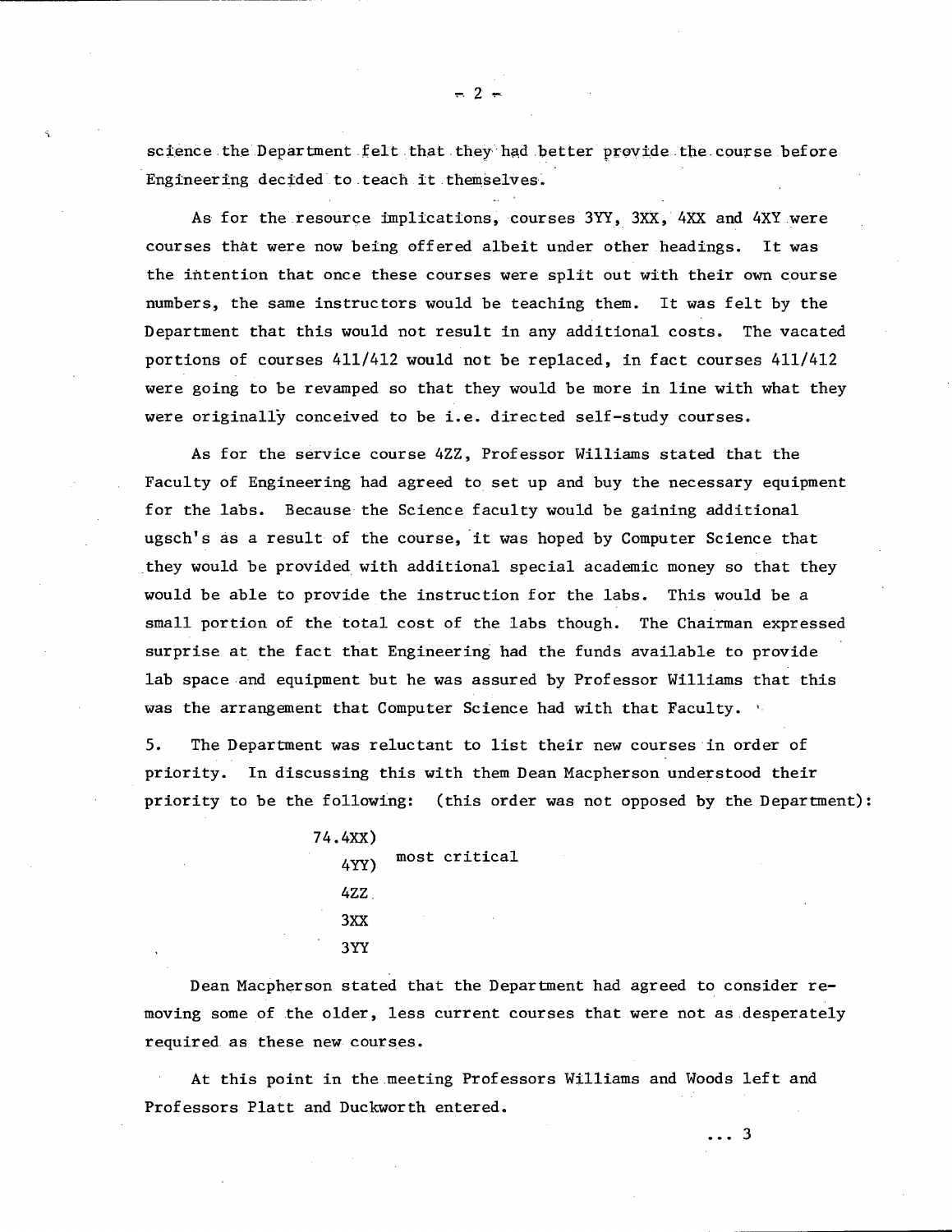It was moved Macpherson (Robinson) that;

"all five new courses be accepted on the basis as presented viz. with no resource implications".

In the following discussion, the Chairman reiterated his surprise that the Faculty of Engineering had the funds and had agreed to supply space and equipment for the 4ZZ labs. He stated that there was no way in which the Faculty of Science could guarantee to provide the money required for these labs. Dean Isaac pointed out that even if the department's ugsch's increased because of the additional students generated by course 4ZZ, this wouldn't guarantee the department more special academic money. He said that the special academic money was not allocated solely on that basis. The Faculty in the past had taken into account such things as a department's overall ugsch change, not just the changes in one course within a department, and it had also to consider all the Other departments in relation to each other. The Faculty could only distribute that amount of money which it was granted. If it had no more, it could not distribute more. It was pointed out again that the department had stated "Nil" for funds required for this course. They made no mention of funds being required for demonstrators.

Most members felt that the new courses should be approved on the basis of their presentation to this committee, i.e. 'no resource implications'. Dean Macpherson felt that although costs at this time were stated as 'Nil', this did not prevent the department from making a plea for additional funds several years hence. Dr. Duckworth felt that this was a point worth considering. By the Executive Committee stating that they would approve the courses because there were no costs required did not mean that the department could be held to no more funds in the future. He said that it was not right that this Executive Committee make this kind of policy for future Executive Committees to have to follow.

At this point the question was called for; the motion was CARRIED 1 abstention 1 contrary

...4

Dean Macpherson informed the Committee that they were to disregard all previous discussions regarding the Mathematics remedial course. The Department had changed their submission again to that which was being presented

-3-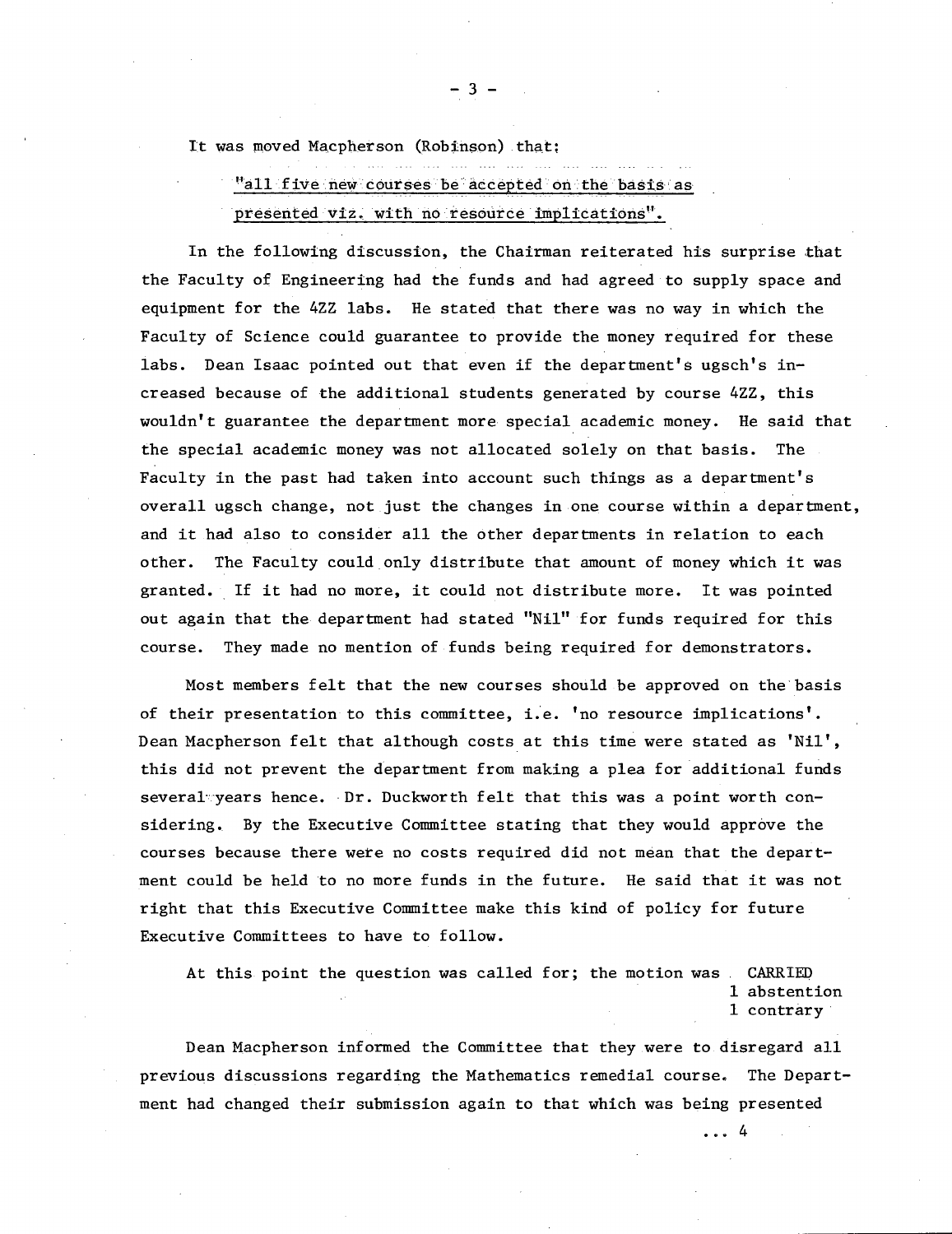now (material distributed). Dean Macpherson explained that the 90 level course is to remain the same, i.e. no credit, although the calendar description will be changed slightly. Course 139 will be modified to include a 3-hour tutorial instead of a 2-hour. Students must still write a proficiency test, and those who pass will not be required to take this extra hour; those who fail, will. All students must eventually pass the test before they can receive credit for 139. If not, passed, the student would receive a grade of I (Incomplete) on their transcript. The test will be given periodically throughout the term.

Successful completion of 13.139 would therefore indicate not only that the student can handle the calculus material in 139, but also is prepared for the trigonometry used in conjunction with the 13.140 calculus material.

The Chairman suggested that for clarity the diagnostic test be referred to as the mathematics laboratory test. Students therefore would be required to pass both a lab test and a lecture test in order to gain credit for 139.

It was moved Brewster (Stewart) that

"the Committee accept the Mathematics proposal". . .

Unanimous

The meeting adjourned at 2:29 p.m.